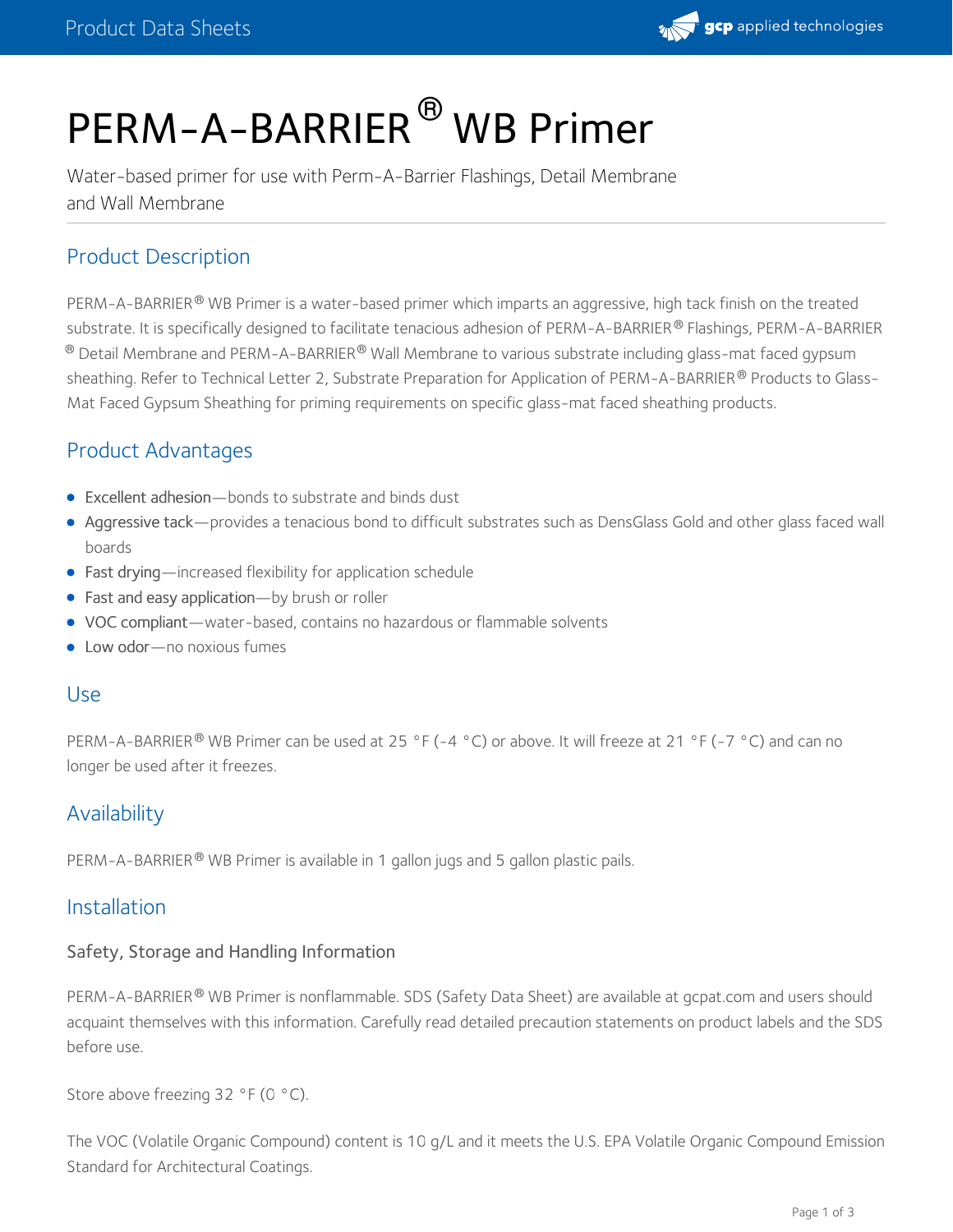

Architectural and industrial maintenance regulations limit the VOC content in products classified as architectural coatings. Refer to Technical Letters at gcpat.com for the most current list of allowable limits.

#### Application

Apply primer in dry weather with ambient and substrate temperatures above 25 °F (-4 °C). Surface must be dry and clean.

#### Surface Preparation

All surfaces must be free from frost, dirt, grease, oil or other contaminants. Failure to remove excessive dust may result in compromised adhesion of the membrane.

In cooler or humid conditions, priming may be done in advance. If primed surface is exposed for more than 7 days, or if significant dust or dirt accumulates on the surface, re-prime with a thin coat of PERM-A-BARRIER $^\circledR$  WB Primer.

#### Roller Technique

Synthetic, 1/2 in. (13 mm), nap rollers have been found to be very successful for the application of PERM-A-BARRIER $^\circ$ WB Primer. A moderately thick coating should be applied and rolled out evenly (see coverage below). A properly applied coating will have uniform coverage and leave a tacky finish to the surface when dry.

#### Coverage

250–350 ft<sup>2</sup> /gal (6.0–8.0 m<sup>2</sup> /L)

#### Drying Time

To be effective, the PERM-A-BARRIER® WB Primer needs to fully dry. Drying time of the material is dependent upon many factors including temperature, humidity, wind, sunlight and coverage rate. The drying time could vary from as little as 15 min. (warm and windy) to 3 hours (cold and no wind), depending upon the weather condition. The following are guidelines for dry time at various temperatures:

- 90 °F (32 °C) or greater: 45 min. 1 hr
- 50 °F (10 °C) to 90 °F (32 °C): 1–3 hrs
- Less than 50 °F (10 °C): 3 hrs +

The product is packaged "ready to use." Do not use any substance to thin this product.